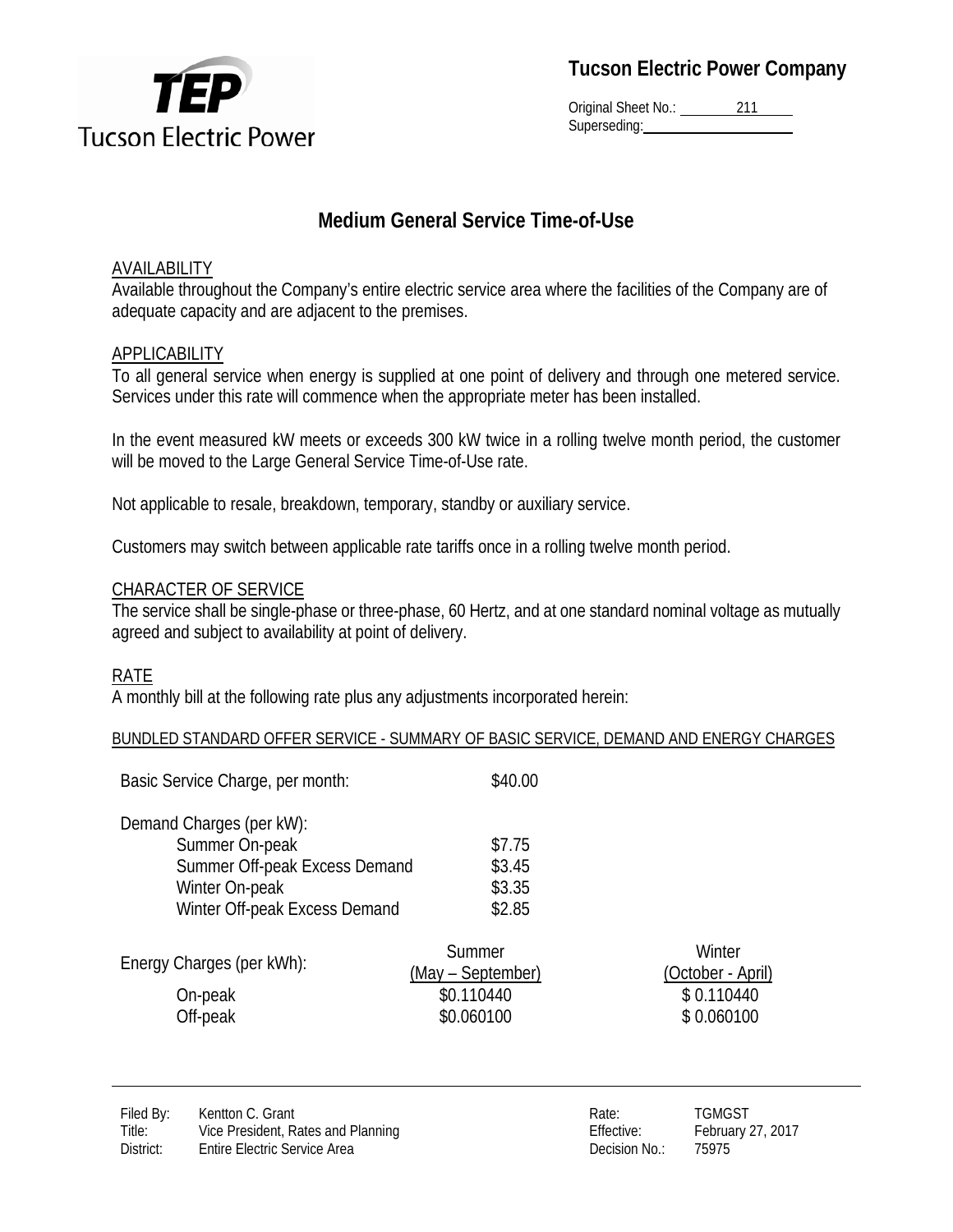

Original Sheet No.: 211 - 1 Superseding: and the state of the state of the state of the state of the state of the state of the state of the state of the state of the state of the state of the state of the state of the state of the state of the state

| Power Supply Charge (per kWh): | Summer            | Winter                                                                                                                 |
|--------------------------------|-------------------|------------------------------------------------------------------------------------------------------------------------|
|                                | (May – September) | (October - April)                                                                                                      |
| Base Power On-Peak             | \$0.071322        | \$0.038010                                                                                                             |
| Base Power Off-Peak            | \$0.025609        | \$0.025651                                                                                                             |
|                                |                   | Purchased Power and Fuel Adjustment Clause (PPFAC): The Base Power Supply Charge shall be subject to a per kWh         |
|                                |                   | adjustment in accordance with Rider-1 to reflect any increase or decrease in the cost to the Company for energy either |

#### BILLING DEMAND

The monthly On-Peak billing demand shall be the greatest of the following:

generated or purchased above or below the base cost of purchased power and fuel.

- 1. The greatest measured 15-minute interval demand read of the meter during the on-peak hours of the billing period;
- 2. The contract capacity or 20 kW, whichever is greater

Additionally, the monthly Off-Peak Excess demand shall be the greatest measured 15-minute interval demand read of the meter during the off-peak hours of the billing period that is in excess (i.e. positive incremental amount above) of 150% of that billing period's On-Peak measured demand.

#### TIME-OF-USE TIME PERIODS

The Summer On-Peak period is 2:00 p.m. to 8:00 p.m., Monday through Friday (excluding Memorial Day, Independence Day, and Labor Day).

The Winter On-Peak periods are 6:00 a.m. - 10:00 a.m. and 5:00 p.m. - 9:00 p.m., Monday through Friday (excluding Thanksgiving Day, Christmas Day, and New Year's Day).

All other hours are Off-Peak. If a holiday falls on Saturday, the preceding Friday is designated Off-Peak; if a holiday falls on Sunday, the following Monday is designated Off-Peak.

#### DIRECT ACCESS

A Customer's Direct Access bill will include all unbundled components except those services provided by a qualified third party. Those services may include Metering (Installation, Maintenance and/or Equipment), Meter Reading, Billing and Collection, Transmission and Generation. If any of these services are not available from a third party supplier and must be obtained from the Company, the rates for Unbundled Components set forth in this tariff will be applied to the customer's bill.

#### FOR DIRECT ACCESS: ARIZONA INDEPENDENT SCHEDULING ADMINISTRATOR (AZISA) CHARGE A charge per kWh shall, subject to FERC authorization, be applied for costs associated with the implementation of the AZISA in Arizona.

| Rate:         | TGMGST            |
|---------------|-------------------|
| Effective:    | February 27, 2017 |
| Decision No.: | 75975             |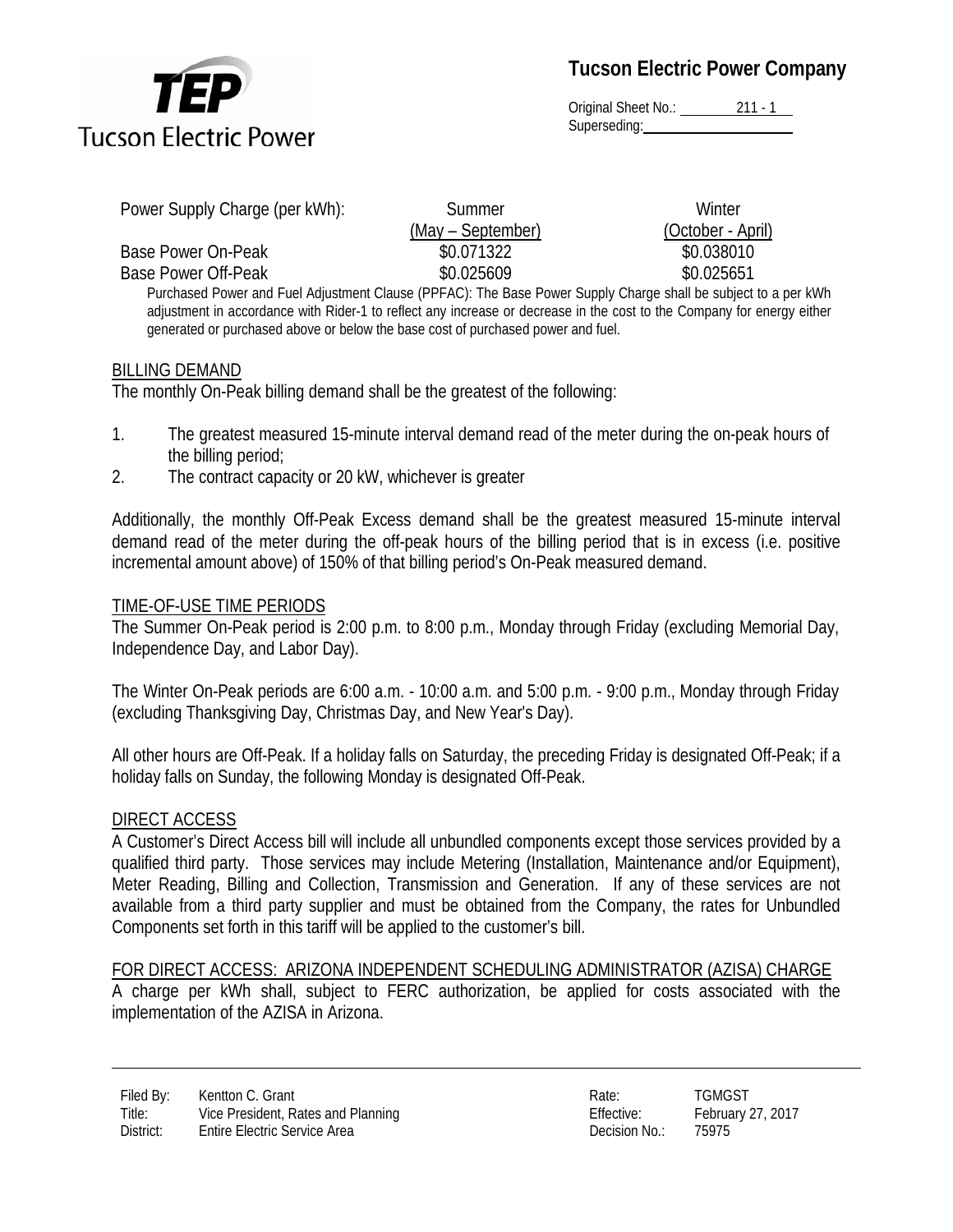

Original Sheet No.: 211 - 2 Superseding:

## TEP STATEMENT OF CHARGES

For all additional charges and assessments approved by the Arizona Corporation Commission see the TEP Statement of Charges which is available on TEP's website at www.tep.com.

## TAX CLAUSE

To the charges computed under the above rate, including any adjustments, shall be added the applicable proportionate part of any taxes or governmental impositions which are or may in the future be assessed on the basis of gross revenues of the Company and/or the price or revenue from the electric energy or service sold and/or the volume of energy generated or purchased for sale and/or sold hereunder.

## RULES AND REGULATIONS

The standard Rules and Regulations of the Company as on file with the Arizona Corporation Commission shall apply where not inconsistent with this rate.

### ADDITIONAL NOTES

Additional charges may be directly assigned to a customer based on the type of facilities (e.g., metering) dedicated to the customer or pursuant to the customer's contract, if applicable. Additional or alternate Direct Access charges may be assessed pursuant to any Direct Access fee schedule authorized.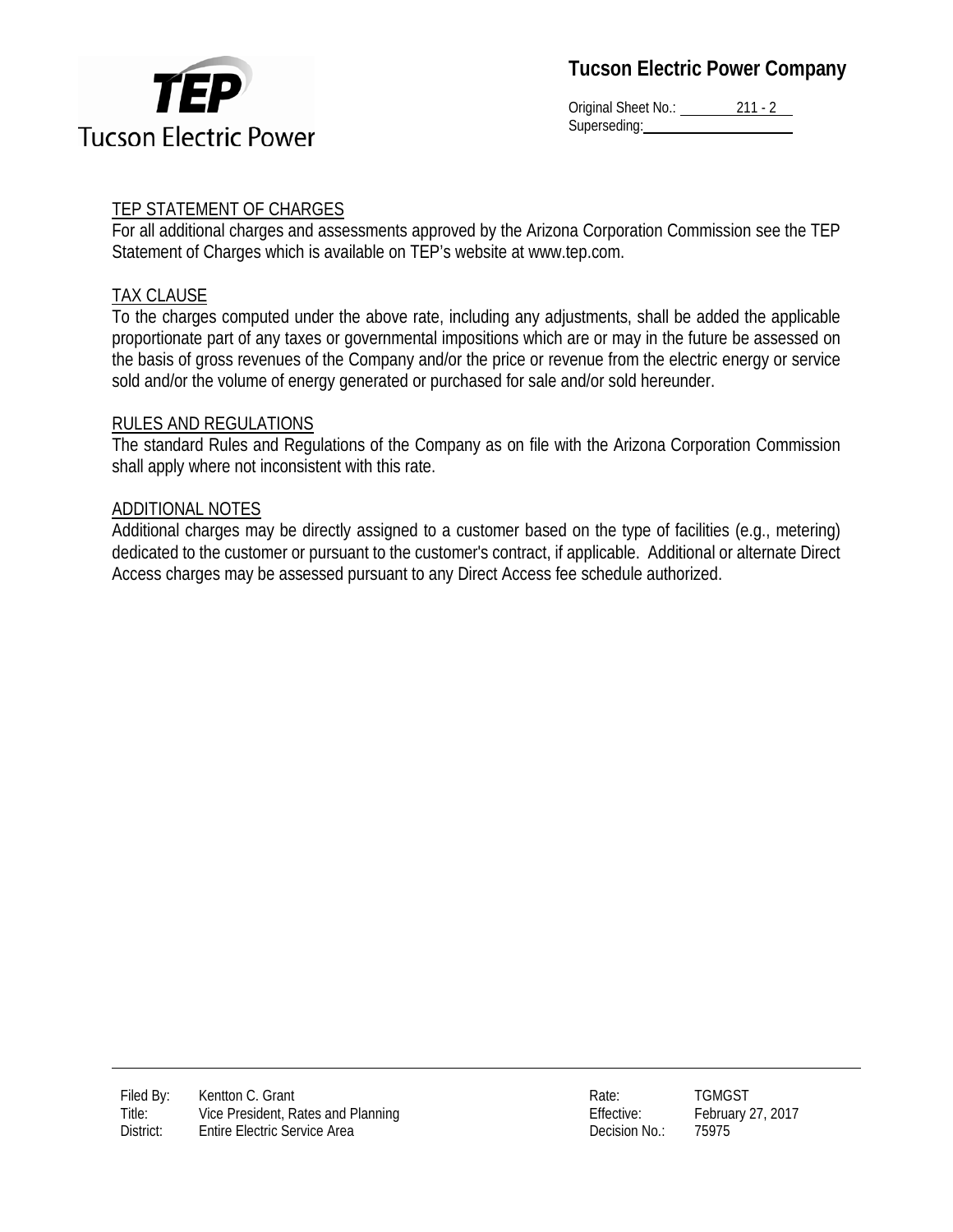

Original Sheet No.: 211 - 3 Superseding:

| BUNDLED STANDARD OFFER SERVICE CONSISTS OF THE FOLLOWING UNBUNDLED COMPONENTS |         |  |
|-------------------------------------------------------------------------------|---------|--|
| Basic Service Charge Components (Unbundled):                                  |         |  |
| Meter Services, per month                                                     | \$2.36  |  |
| Meter Reading, per month                                                      | \$0.10  |  |
| Billing & Collection, per month                                               | \$7.36  |  |
| Customer Delivery, per month                                                  | \$30.18 |  |
| Total                                                                         | \$40.00 |  |
|                                                                               |         |  |
| Demand Charge (Unbundled) (Per kW):                                           |         |  |
| Demand Delivery                                                               |         |  |
| Summer On-Peak                                                                | \$3.46  |  |
| <b>Summer Off-Peak Excess</b>                                                 | \$0.16  |  |
| Winter On-Peak                                                                | \$0.37  |  |
| Winter Off- Peak Excess                                                       | \$0.07  |  |
| <b>Generation Capacity</b>                                                    |         |  |
| Summer On-Peak                                                                | \$2.00  |  |
| <b>Summer Off-Peak Excess</b>                                                 | \$1.00  |  |
| Winter On-Peak                                                                | \$0.69  |  |
| Winter Off- Peak Excess                                                       | \$0.49  |  |
| Transmission                                                                  | \$1.79  |  |
| System Control & Dispatch                                                     | \$0.02  |  |
| Reactive Supply & Voltage Control                                             | \$0.10  |  |
| Regulation & Frequency Response                                               | \$0.09  |  |
| <b>Spinning Reserve Service</b>                                               | \$0.25  |  |
| <b>Supplemental Reserve Service</b>                                           | \$0.04  |  |

| Rate:         | TGMGST         |
|---------------|----------------|
| Effective:    | February 27, 2 |
| Decision No.: | 75975          |